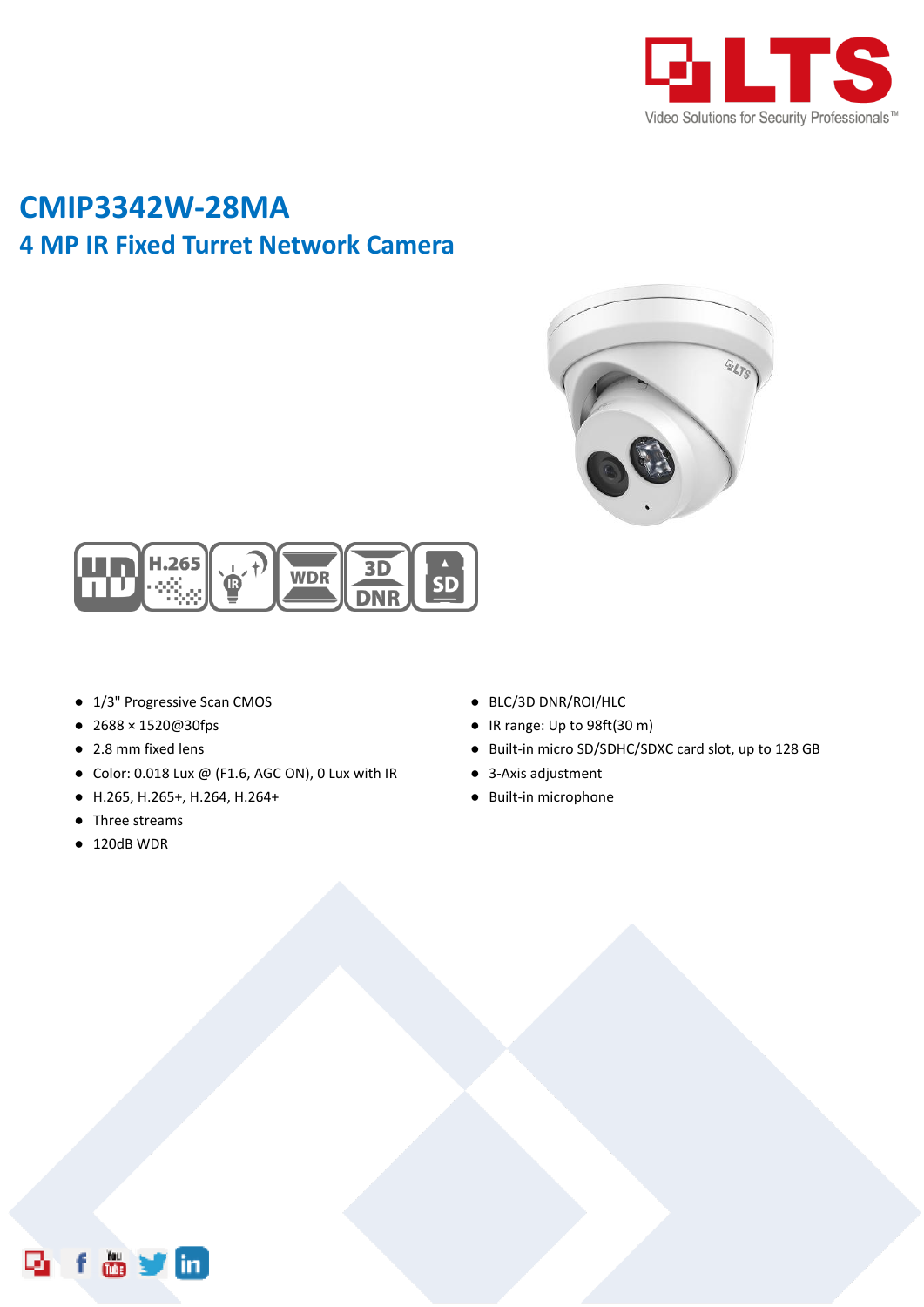

## **Specifications**

f o y in

D,

×

| <b>Camera</b>                      |                                                                                      |  |
|------------------------------------|--------------------------------------------------------------------------------------|--|
| Image Sensor                       | 1/3" Progressive Scan CMOS                                                           |  |
| Min. Illumination                  | Color: 0.018 Lux @ (F1.6, AGC ON), 0 Lux with IR                                     |  |
| Shutter Speed                      | 1/3 s to 1/100,000 s                                                                 |  |
| Slow Shutter                       | Yes                                                                                  |  |
| Day & Night                        | IR Cut Filter                                                                        |  |
| <b>WDR</b>                         | 120 dB                                                                               |  |
| Angle Adjustment                   | Pan: 0° to 360°, tilt: 0° to 75°, rotate: 0° to 360°                                 |  |
| Lens                               |                                                                                      |  |
| Lens Type                          | Fixed lens, 2.8 mm                                                                   |  |
| Aperture                           | F1.6                                                                                 |  |
| <b>FOV</b>                         | 2.8 mm: Horizontal FOV: 103°, vertical FOV: 58°, diagonal FOV: 123°                  |  |
| Lens Mount                         | M12                                                                                  |  |
| Illuminator                        |                                                                                      |  |
| IR Range                           | Up to 98ft(30 m)                                                                     |  |
| Wavelength                         | 850 nm                                                                               |  |
| <b>Video</b>                       |                                                                                      |  |
| Max. Resolution                    | $2688 \times 1520$                                                                   |  |
|                                    | 50Hz: 25fps (2688 × 1520, 2560 × 1440, 2304 × 1296, 1920 × 1080, 1280 × 720)         |  |
| Main Stream                        | 60Hz: 30fps (2688 × 1520, 2560 × 1440, 2304 × 1296, 1920 × 1080)                     |  |
| Sub Stream                         | 50Hz: 25fps (640 × 480, 640 × 360, 320 × 240)                                        |  |
|                                    | 60Hz: 30fps (640 × 480, 640 × 360, 320 × 240)                                        |  |
| <b>Third Stream</b>                | 50Hz: 25fps (1280 × 720, 640 × 360, 352 × 288)                                       |  |
|                                    | 60Hz: 30fps (1280 × 720, 640 × 360, 352 × 240)                                       |  |
| Video Compression                  | Main stream/third stream: H.265/H.264                                                |  |
| H.264 Type                         | Sub-stream: H.265/H.264/MJPEG<br>Main Profile/High Profile                           |  |
| $H.264+$                           | Main stream supports                                                                 |  |
| H.265 Type                         | Main Profile                                                                         |  |
| $H.265+$                           | Main stream supports                                                                 |  |
| Video Bit Rate                     | 32 Kbps to 16 Mbps                                                                   |  |
| Scalable Video Coding (SVC)        | H.264 and H.265 encoding                                                             |  |
|                                    |                                                                                      |  |
| <b>Audio</b>                       |                                                                                      |  |
| <b>Audio Compression</b>           | G.711/G.722.1/G.726/MP2L2/PCM/MP3                                                    |  |
| Audio Bit Rate                     | 64Kbps(G.711)/16Kbps(G.722.1)/16Kbps(G.726)/32-192Kbps(MP2L2)/8Kbps-320Kbps(<br>MP3) |  |
| <b>Environment Noise Filtering</b> | Yes                                                                                  |  |
| <b>Audio Sampling Rate</b>         | 8 kHz/16 kHz/32 kHz/44.1 kHz/48 kHz                                                  |  |
|                                    |                                                                                      |  |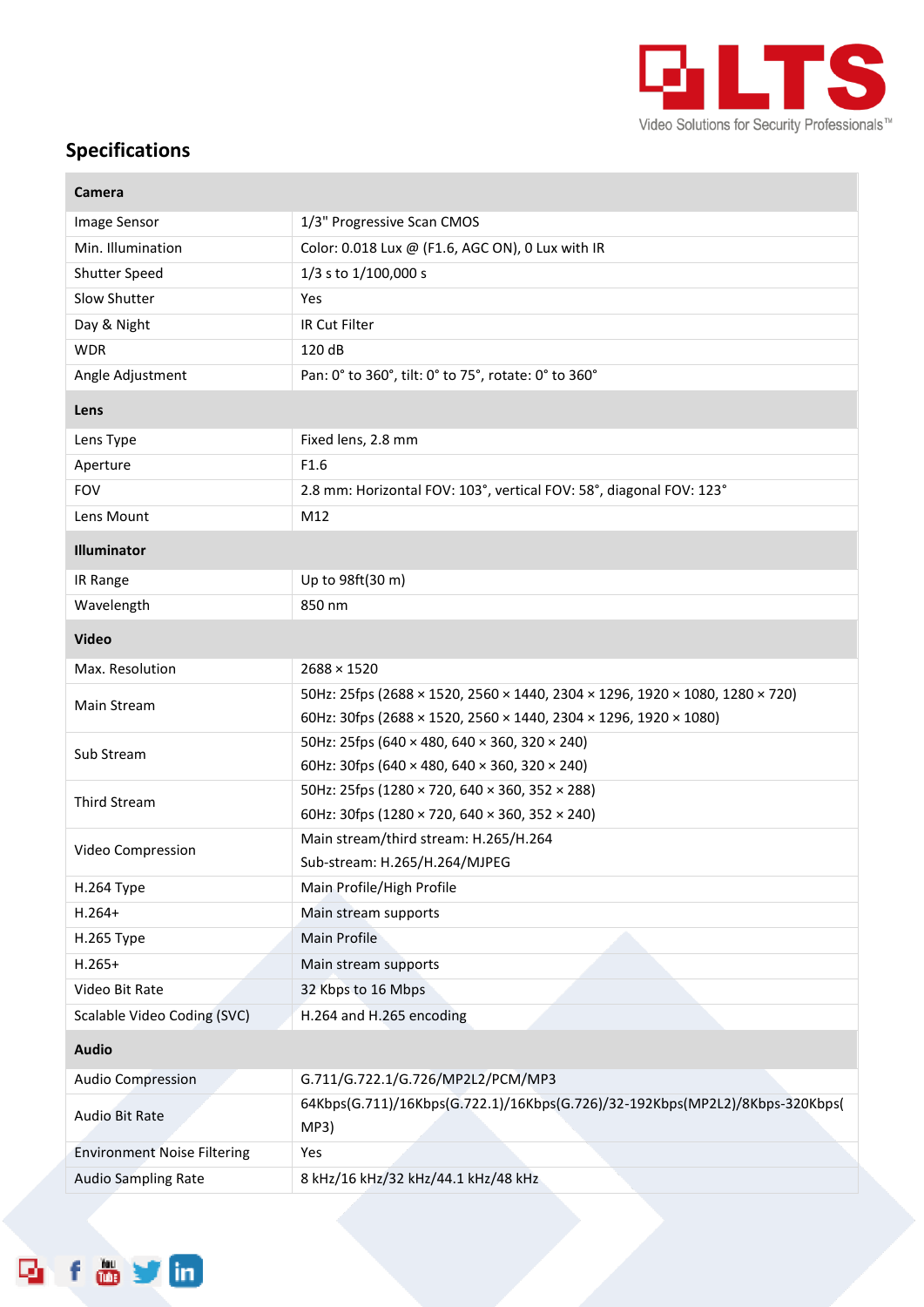

| <b>Smart Feature-Set</b>       |                                                                                        |
|--------------------------------|----------------------------------------------------------------------------------------|
| <b>Smart Event</b>             | Line crossing detection, intrusion detection and face detection                        |
| <b>Basic Event</b>             | Motion detection, video tampering alarm, exception (network disconnected, IP           |
|                                | address conflict, illegal login, HDD full, HDD error)                                  |
| <b>Face Detection</b>          | Yes                                                                                    |
| Linkage Method                 | Upload to FTP/NAS/memory card, notify surveillance center, send email, trigger         |
|                                | recording, trigger capture                                                             |
| Region of Interest             | 1 fixed region for main stream and sub-stream                                          |
| Image                          |                                                                                        |
| Image Enhancement              | BLC, HLC, 3D DNR                                                                       |
| <b>Image Setting</b>           | Rotate mode, saturation, brightness, contrast, sharpness, AGC and white balance        |
|                                | adjustable by client software or web browser                                           |
| Day/Night Switch               | Day/Night/Auto/Schedule                                                                |
| <b>Network</b>                 |                                                                                        |
| Network Storage                | microSD/SDHC/SDXC card (128 GB), local storage and NAS (NFS, SMB/CIFS), ANR            |
| Protocols                      | TCP/IP, ICMP, HTTP, HTTPS, FTP, DHCP, DNS, DDNS, RTP, RTSP, RTCP, PPPOE, NTP,          |
|                                | UPnP™, SMTP, SNMP, IGMP, 802.1X, QoS, IPv6, UDP, Bonjour, SSL/TLS                      |
| API                            | ONVIF (PROFILE S, PROFILE G), ISAPI, SDK                                               |
|                                | Password protection, complicated password, HTTPS encryption, 802.1X authentication     |
| Security                       | (EAP-MD5), watermark, IP address filter, basic and digest authentication for           |
|                                | HTTP/HTTPS, WSSE and digest authentication for ONVIF, TLS1.2                           |
| Simultaneous Live View         | Up to 6 channels                                                                       |
| User/Host                      | Up to 32 users, 3 levels: administrator, operator and user                             |
| Web Browser                    | Plug-in required live view: IE8+, Chrome 41.0-44, Mozilla Firefox30.0-51, Safari8.0-11 |
|                                | Plug-in free live view: Chrome 45.0+, Mozilla Firefox52.0+                             |
| <b>Interface</b>               |                                                                                        |
| <b>Communication Interface</b> | 1 RJ45 100M self-adaptive Ethernet port                                                |
| Audio                          | 1 audio input (built-in microphone), mono sound                                        |
| Video Output                   | No                                                                                     |
| Interface Style                | Pigtail style interface                                                                |
| On-board storage               | Built-in micro SD/SDHC/SDXC slot, up to 128 GB                                         |

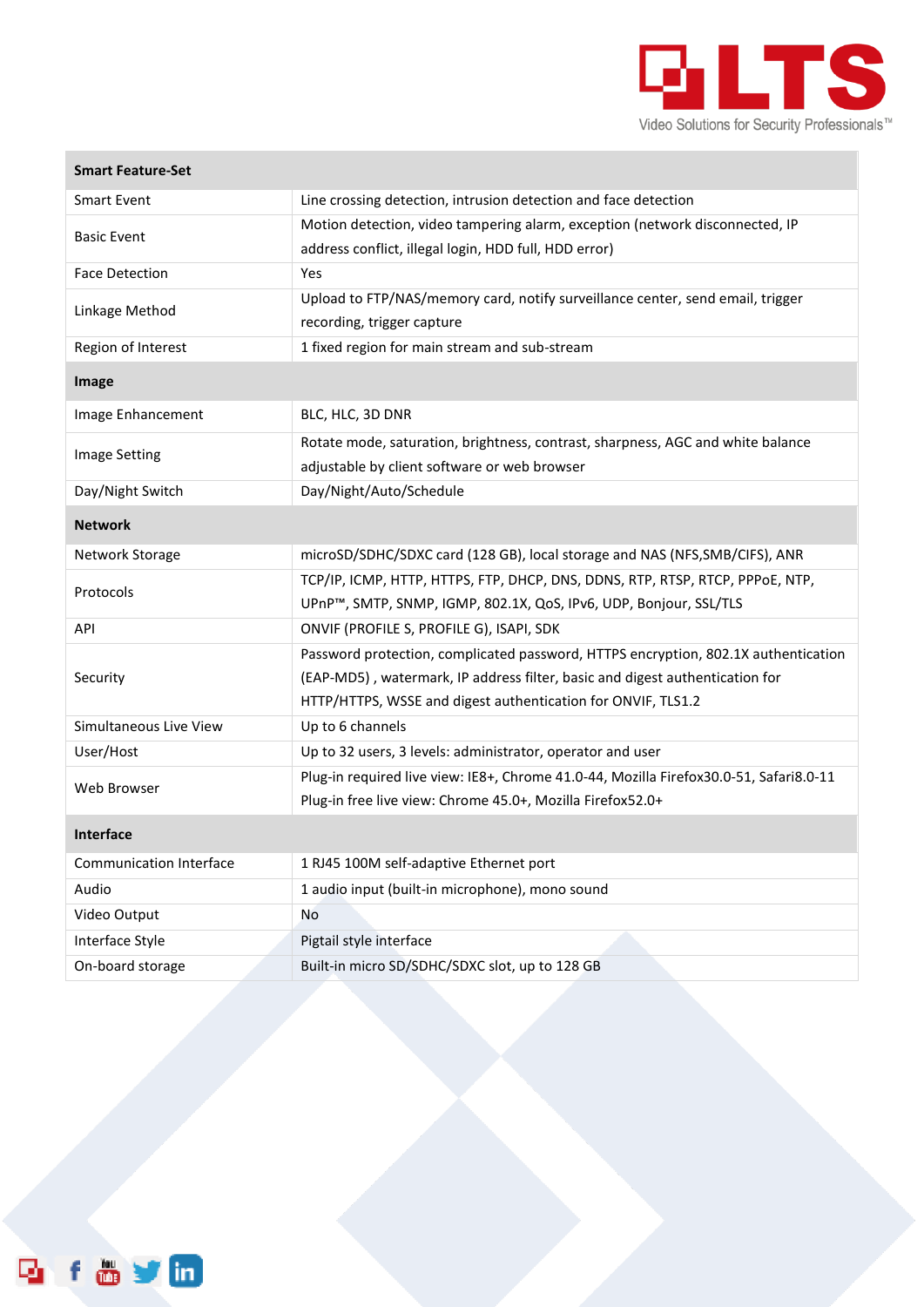

#### **General**

| <b>General Function</b>                   | Anti-flicker, three streams, heartbeat, mirror, 4 regions of privacy mask          |  |
|-------------------------------------------|------------------------------------------------------------------------------------|--|
| Reset                                     | Reset via reset button on camera body, web browser and client software             |  |
| <b>Startup &amp; Operating Conditions</b> | -30 °C to 60 °C (-22 °F to 140 °F), humidity 95% or less (non-condensing)          |  |
| <b>Storage Conditions</b>                 | -30 °C to 60 °C (-22 °F to 140 °F), humidity 95% or less (non-condensing)          |  |
| Power Supply                              | 12 VDC ± 25%, $\Phi$ 5.5 mm coaxial power plug; PoE (802.3af, class 3)             |  |
| Power Consumption and Current             | 12 VDC, 0.5 A, max. 6 W; PoE (802.3af, 36 V to 57 V), 0.3 A to 0.2 A, max. 7.5 W   |  |
| Material                                  | Metal                                                                              |  |
| <b>Dimensions</b>                         | Camera: $\Phi$ 127.3 × 95.9 mm (5" × 3.8")                                         |  |
|                                           | With package: $150 \times 150 \times 141$ mm (5.9" $\times$ 5.9" $\times$ 5.6")    |  |
| Weight                                    | Camera: Approx. 635 g (1.4 lb.)                                                    |  |
|                                           | With package: Approx. 890 g (1.96 lb.)                                             |  |
| <b>Approval</b>                           |                                                                                    |  |
| <b>EMC</b>                                | 47 CFR Part 15, Subpart B; EN 55032: 2015, EN 61000-3-2: 2014, EN 61000-3-3: 2013, |  |
|                                           | EN 50130-4: 2011 +A1: 2014; AS/NZS CISPR 32: 2015; ICES-003: Issue 6, 2016; KN 32: |  |
|                                           | 2015, KN 35: 2015                                                                  |  |
| Safety                                    | UL 60950-1, IEC 60950-1:2005 + Am 1:2009 + Am 2:2013, EN 60950-1:2005 + Am         |  |
|                                           | 1:2009 + Am 2:2013, IS 13252(Part 1):2010+A1:2013+A2:2015                          |  |
| Chemistry                                 | 2011/65/EU, 2012/19/EU, Regulation (EC) No 1907/2006                               |  |
| Protection                                | Ingress protection: IP66 (IEC 60529-2013)                                          |  |

*\* Listed resolutions are only selectable options. It does not mean that all streams can work at their maximum resolution at the same time.*